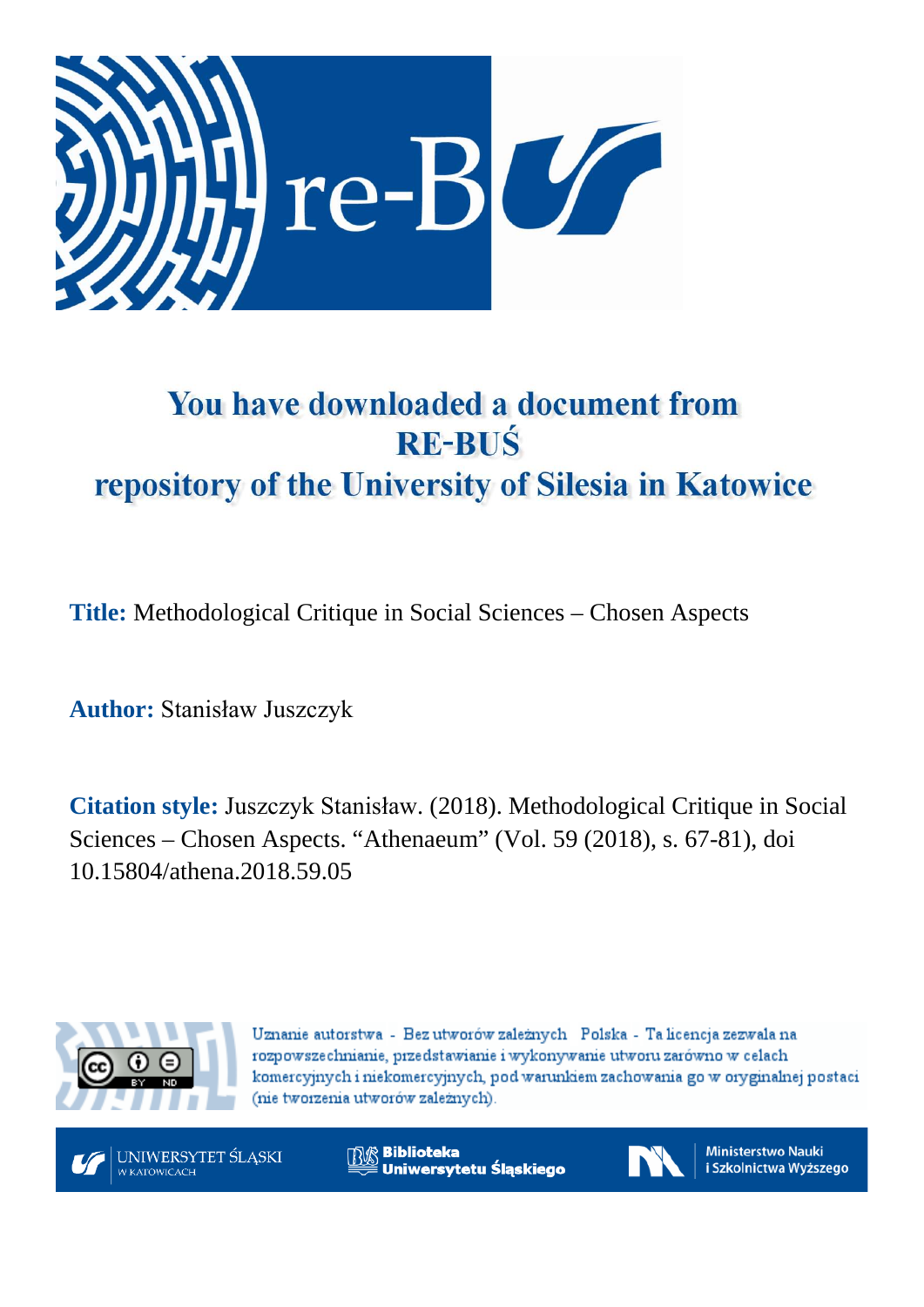

vol. 59/2018, pp. 67–81 DOI: 10.15804/athena.2018.59.05 www.athenaeum.umk.pl ISSN 1505-2192 <u>@ 0©</u>

## METHODOLOGICAL CRITIQUE IN SOCIAL SCIENCES – CHOSEN ASPECTS

### KRYTYKA METODOLOGICZNA W NAUKACH SPOŁECZNYCH – WYBRANE ASPEKTY

## Stanisław Juszczyk\*

**— ABSTRACT —**

The work discusses a methodological critique of research concepts, designed and introduced in social sciences, under the positivist and humane paradigms and in 'mixed' research. Attention is paid to consecutive stages of a research project (its key points are indicated) and also to needed reflection as well as seeking answers to numerous questions concerning the right structure of projects described in academic articles and monographs.

**Keywords**: methodology of social sciences, methodological criticism, quantitative, qualitative research, and mixed research

#### **— ABSTRAKT —**

Praca poddaje pod dyskusję krytykę metodologiczną koncepcji badawczych projektowanych i realizowanych w naukach społecznych, w ramach paradygmatów pozytywistycznego, humanistycznego oraz w badaniach "mieszanych". Zwrócono uwagę na kolejne etapy projektu badawczego (z jego kluczowymi punktami), a także na niezbędną refleksję i poszukiwanie odpowiedzi na liczne pytania dotyczące właściwej konstrukcji projektów opisywanych w artykułach czy też w monografiach naukowych.

**Słowa kluczowe**: metodologia nauk społecznych, krytyka metodologiczna, badania ilościowe, jakościowe i mieszane

<sup>\*</sup> University of Silesia in Katowice, Faculty of Education and Psychology. ORCID: https://orcid.org/0000-0002-7775-6303.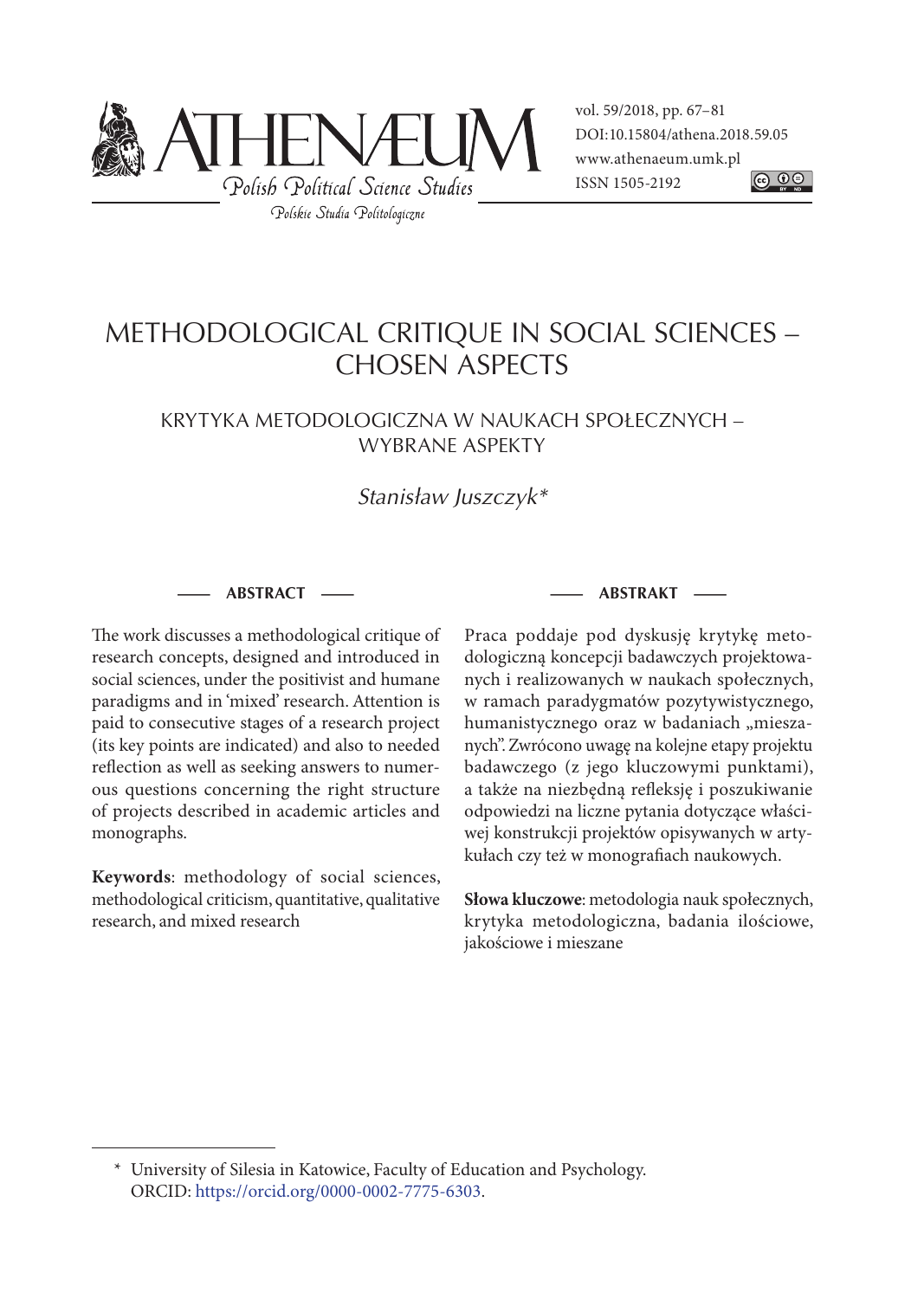## METHODOLOGICAL SCIENTIFIC CRITICISM

The methodology of sciences is developing systematically, by constructing new and modernising the existing theories and models, improving the existing research methods and techniques, by developing new research tools and standardising them, through the operationalisation of qualitative variables (referred to as unmeasurable, descriptive), consisting in replacing them with quantitative, i.e., measurable variables but, above all, by giving, confronting and comparing the results of research into similar occurrences and processes, carried out on similar survey samples employing similar research methods and techniques, but at a different time and in a different field of research. This leads to scientific criticism, enabling to assess the reliability of research carried out, its repeatability, to indicate its cognitive and utilitarian values, and also to indicate further exploration areas. Due to a multitude of paradigms functioning in social sciences, quantitative, qualitative and 'mixed' research strategies, diversified populations and methods for selecting a survey sample, used research methods and techniques, statistical tests or qualitative analyses, a person carrying out a critical analysis is required to have high methodological competences and statistical skills.

The term 'criticism' can be defined as a 'critical opinion or comment, especially in the case of artistic or literature works; a critical discussion/analysis of a certain particular problem, issue; the art of criticism' (c.f. American Heritage Dictionaries, 2005, p. 1). In the Polish language dictionary edited by Witold Doroszewski (2017), we find that the word 'criticism' means the art of judging, adjudicating; in the methodology, it is a science-based analysis and assessment of a certain area of human activity and its works due to specific values: cognitive, ethical, aesthetic, and practical ones. The term that is more useful for us is 'scientific criticism', being a science-based analysis and assessment of scientific works in terms of their cognitive value and practicability as well as formal correctness (logical scientific criticism); in terms of substantive compliance with the established facts (empirical scientific criticism); legal validity and the correctness of used methods (methodological scientific criticism); the assumed purpose and scientific concepts (theoretical scientific criticism) and in terms of philosophical assumptions (philosophical scientific criticism). It turns out that 'scientific criticism' or 'research criticism' are terms that are often used in the world's methodological literature, and furthermore also other terms can be found in it such as: critical analyses, review/commentary/checking, evaluation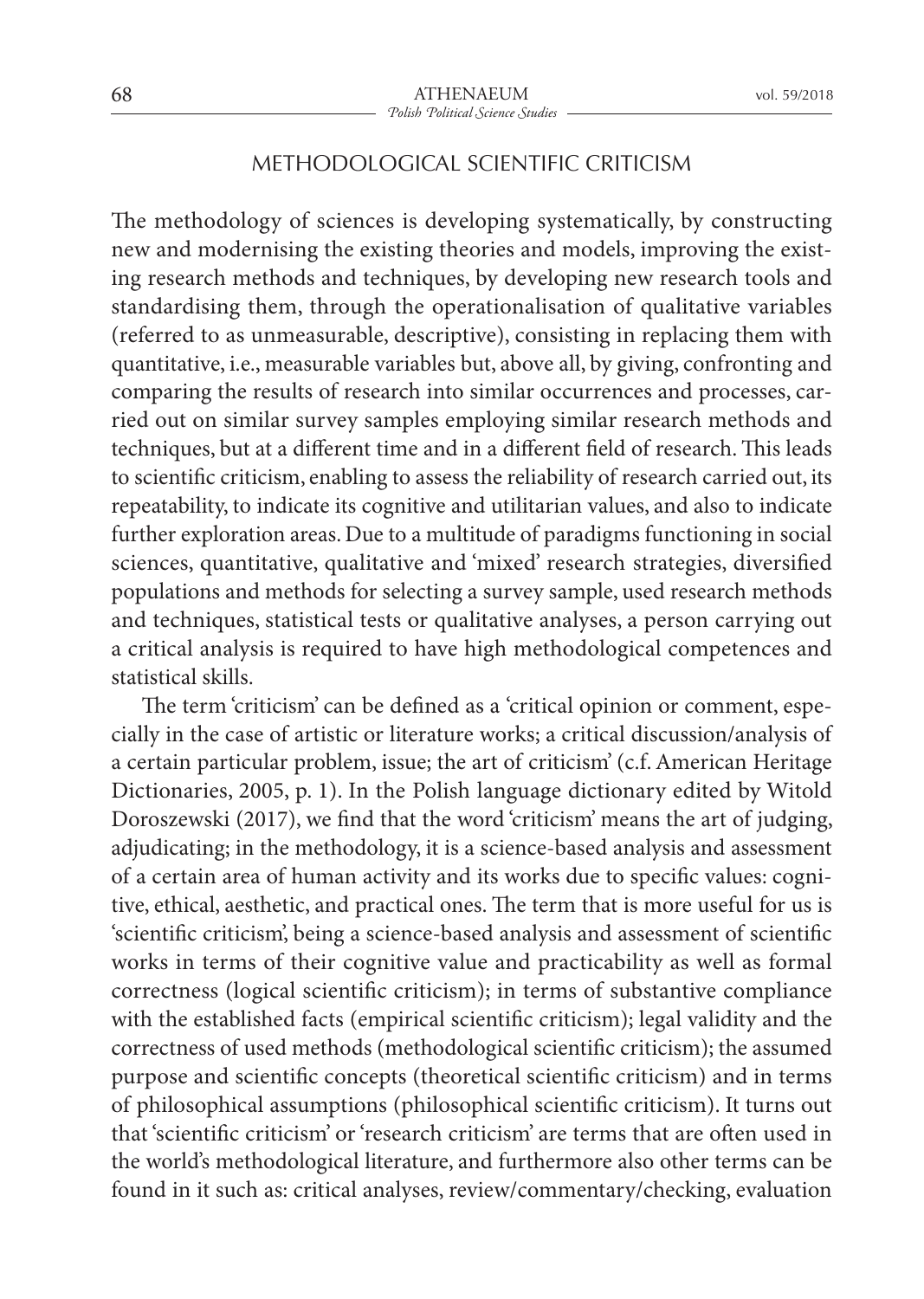and assessment (c.f. CyberNurse, 2005). Therefore, methodological scientific criticism is related to: critical analysis of theories describing a given occurrence or process; a critical assessment of the results of research published by various authors in the form of monographs, articles and conference papers; critical analysis of the source literature containing both theoretical bases for research, and its sample results; criticism of methodological concepts of designed basic and applied research (critical analysis of the research structure); a critical assessment of Master's, doctoral, and postdoctoral dissertations (academic promotion works in general); critical analysis of individual and team, national and international scientific research projects submitted for assessment; critical analysis of proposed research methods, techniques and tools; critical analysis of the results of empirical research; a critical assessment of the use of statistical techniques and tools; a critical assessment of the conclusions from research and proposals for putting into practice. The term of methodological scientific criticism is therefore very broad-ranging, wide, covers analysis of many other terms, research methods and activities undertaken by researchers when designing, realising, and preparing research results.

An ability to critically evaluate individual elements of a research procedure (especially in research carried out in the positivist paradigm) is a necessary skill of researchers from different scientific disciplines, in order to assess the integrity and usability of research results and conclusions formulated. Criticism of research is a mechanism that enables to repeat research in order to confirm the reliability of the results achieved, and even to collect further information (Polit & Beck, 2006). In general, the ability to criticise a research procedure is automatic for many experienced researchers having considerable knowledge and skills in the methodology of research which skills cover the following: identifying the object of research, formulating the objectives of research, research questions and hypotheses, selecting a survey sample, constructing a research project, verifying the established research procedures and developed tools, acquiring data and analysing data, using statistical methods and tests, and interpreting the results achieved. Without an objective interpretation of the acquired data, breakthroughs in science and the development of science would be impossible. The driving force of fact-based research, in a traditional sense, is an ability to measure and assess an occurrence (its quantification), and also relations between occurrences, regardless of nature of these occurrences (Vance, Talley, Azuero, Pearce, & Christian, 2013, p. 67). Such ability makes it possible to formulate particular research questions and verifiable hypothesis so that statistical proce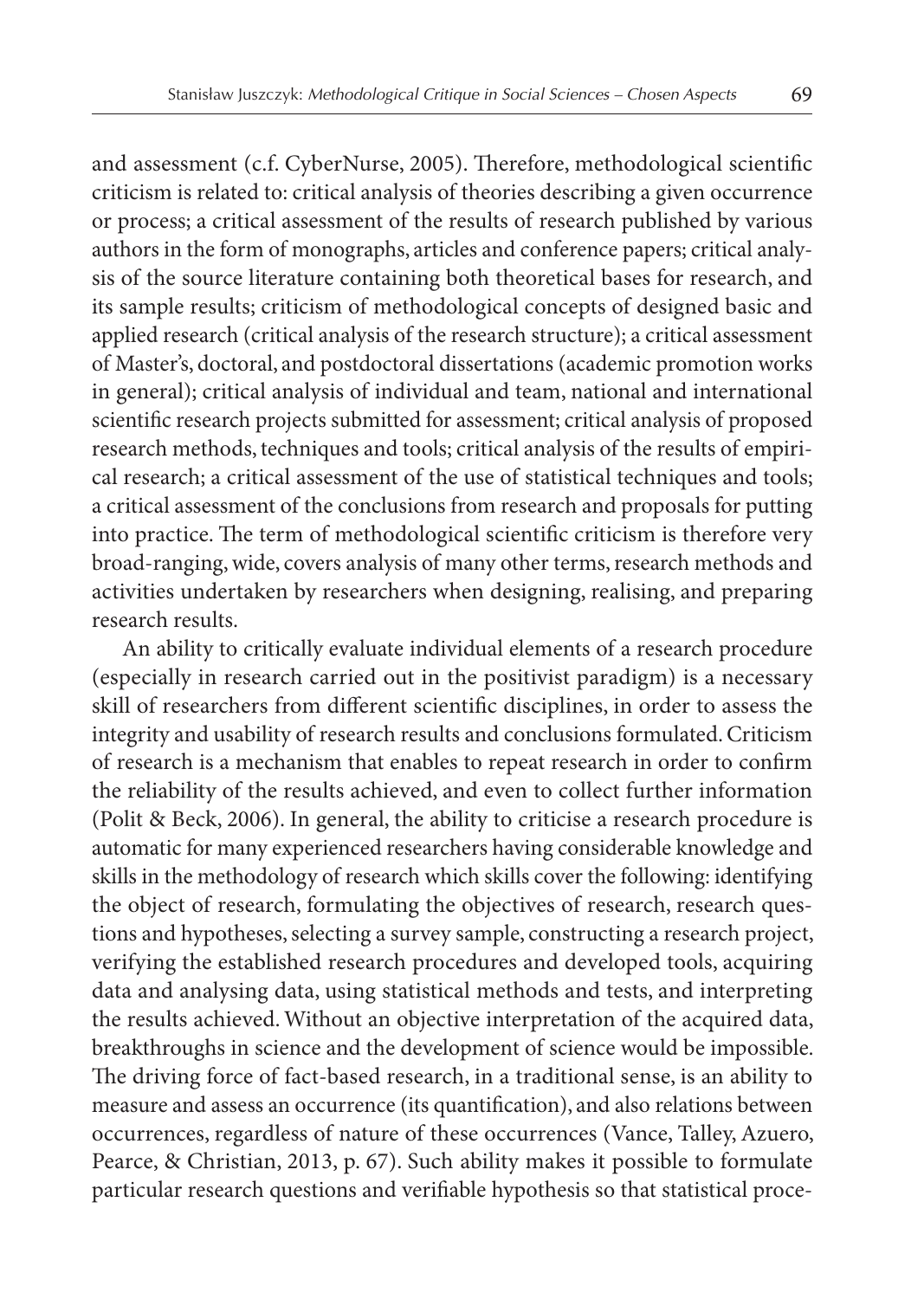dures can be applied to the data acquired for the purposes of reducing them to discrete sets and including their specific areas; this process is often referred to as a reduction and is one of the objectives of science (Voelker & Orton, 1993). From such sets, one may derive objective interpretations which, after some time, together with other authors' interpretations, studying the same occurrence, may cause drawing conclusions for putting into practice, and may furthermore cause framing further research questions, and finding answers to them through further research may bring benefits both for science, and for practice.

The result of critical evaluation of research results described in academic literature, required from researchers, is the continuation of many improved practical activities related to putting research results into practice and modernising research methods and techniques. Hence, a critical assessment of research results being described in the literature of a given scientific discipline or sub-discipline is so significant. Proceeding this way should be natural for all researchers, who should keep trace of the publication of the latest research in an area in which a given researcher or a given group of researchers is interested, verify the devised structures of a research process, and also their results and discussion in order to get to know the latest model of an explored occurrence. Proceeding this way should be accepted by junior research workers for whom studying literature systematically and frequently plays a significant role in developing habits in them that are necessary for achieving scientific professionalism. For this reason it is demanded that the theoretical basis of designed quantitative scientific research includes critical analysis of theories describing an occurrence being studied and of the latest results of research of other authors. Unfortunately, we may rarely meet such critical analysis of the results of someone else's research in academic publications, articles more often only discuss selected results of such research and descriptions of those aspects of a theory which the authors are going to use when interpreting their own results. Research procedures are analysed selectively, in order to gain information, e.g., about the method of selecting a survey sample, or the specificity of the field of research. It is rare to find another article by the same author or by the same team that carried out their research again and achieved the same (or similar) results (performed auto-replication), confirming thereby the reliability of their research. Reliable scientific research has a capacity of being carried out again, i.e., a capacity of being replicated in order to make sure whether or not the regularities, dependencies, relations and courses observed are a repeatable course of an occurrence, process or event. So achieving similar (within the limits of a permissible error) research results by the same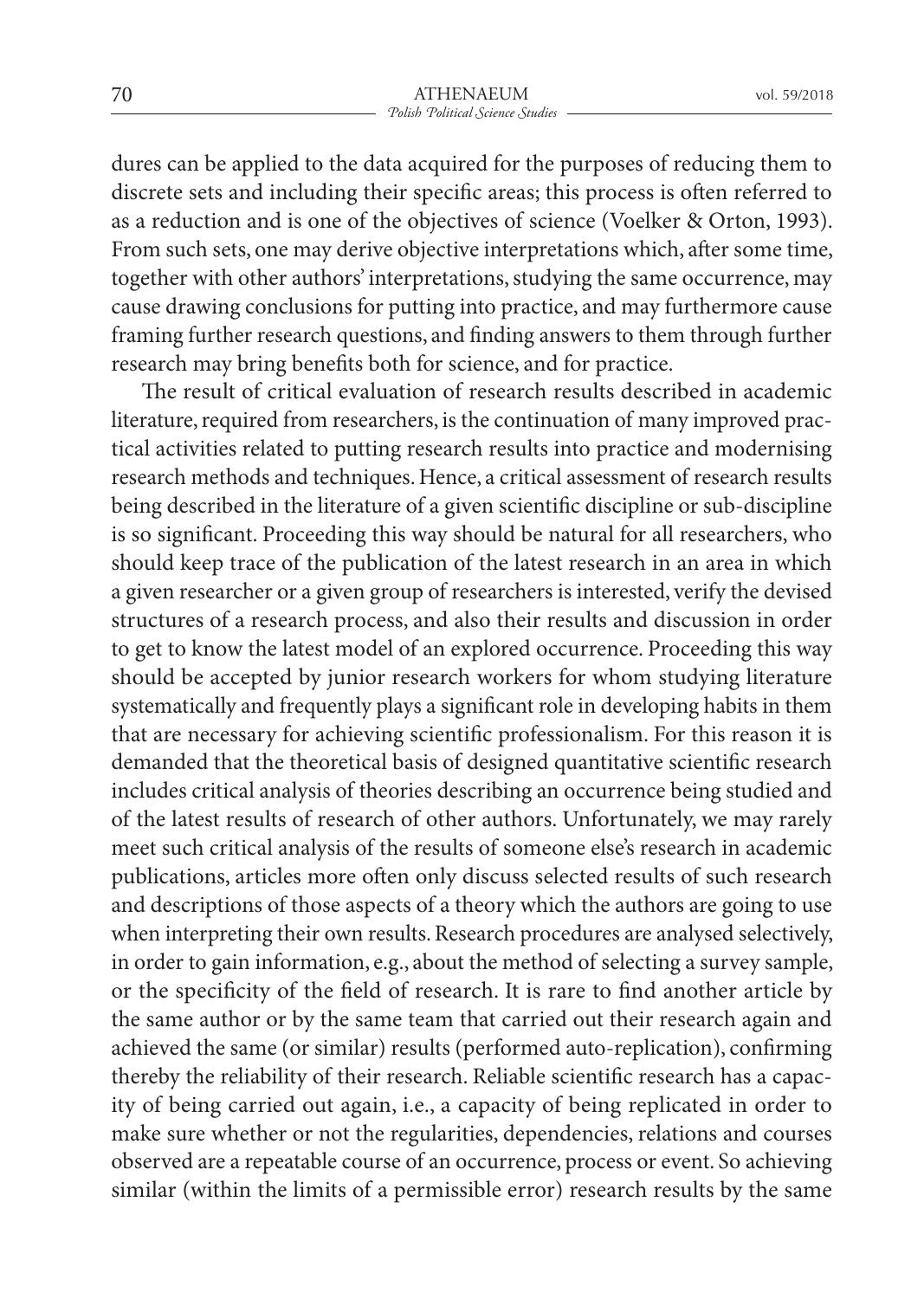or other team of researchers, also individual researchers under different field conditions, on a different sample is confirmation of its reliability. Replications are also confirmation of the rightness of theories or models used, or modify them. Kazimierz Ajdukiewicz (1983, p. 71), a philosopher and methodologist, wrote that: "[…] scientific cognition is a cognition that is intersubjectively communicable and intersubjectively controlled. It is intersubjectivity that is – as is seems – a characteristic feature of rational cognition".

Also sociologists Chava Frankfort-Nachmias and David Nachmias (2001, pp. 29–30) write about the subject of the requirement of repeatability of research results, explaining the significance of intersubjectivity in scientific studies in greater detail: "[…] To be intersubjective means that knowledge (generally) and research methodology (particularly) need to be communicable. Therefore, if one researcher carries out research, then other researcher may carry it out again and compare the two sets of results with each other. If the right methodology and (which we assume) conditions under which the research was carried out were used, or the events that occurred were not changed, then we have the right to expect similar results".

So every researcher should carry out their research again many times changing the size of a sample, place and time of research before publishing their results. The method of selecting a survey sample and its size are the factors that significantly affect the results achieved. In an intentional replication of scientific research, we leave certain factors unchanged, whereas we manipulate others, each time changing a group of factors being manipulated. Unfortunately, carrying out research again does not result in another possibility of publishing its results because editorial teams in scientific magazines expect to publish new, original research results that should bring a specific contribution to the concerned scientific discipline or subdiscipline rather than repeat interpretations or criticism of previous research (cf. www.educationalrev.us.edu.pl). Here, it needs to be stressed that due to the limit of pages, words, and even the limit of characters including spaces in an article, its author needs to carefully devise its structure and the substantive content so that the article is not rejected for formal reasons. However, an ability to critically evaluate the results of someone else's research allows a researcher to avoid traps, errors or simplifications and is a good way of improving their own research technique and of honing their own research and methodological skills, leading to achieving professionalism (Juszczyk, 2011, pp. 17–32).

When publishing research results, we need to pay attention to the title of an article or monograph. It should illustrate both the researcher's concept, and the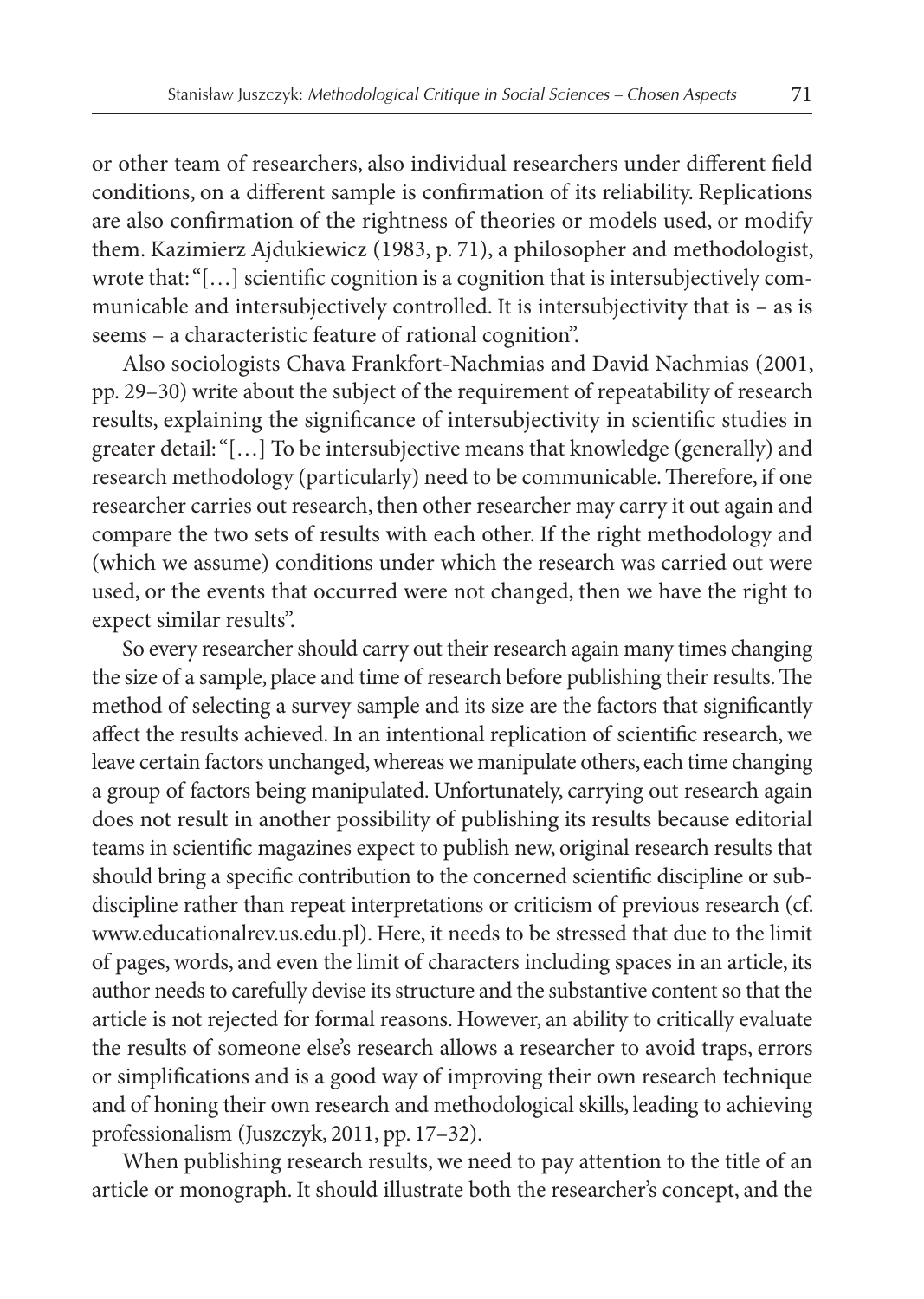object of research, the data collection methods used, and include dependencies between variables and be comprehensible and not too lengthy at the same time. As the titles of scientific works not always fully illustrate the core of research, keywords are introduced in order to make it easier for the readers to determine dependencies being analysed, determine the usefulness of research and to place it in a specific area of scientific cognition.

Interpretations of features (advantages and disadvantages) of scientific research in sociology, political science, pedagogy and psychology, designed in the positivist or humane paradigm, containing the results of this research or characteristics of its structure can be found in many survey works, and for example in widely spread monographs: Earl R. Babbie (2013), Alan Bryman (2004), Chava Frankfort-Nachmias & David Nachmias (2001), Norman K. Denzin & Yvonna S. Lincoln (2000), and Abbas Tashakkori & Charles Teddlie (2003).

The article discusses a hermeneutical analysis of academic texts related to the methodological criticism of individual elements of the structure of designed quantitative, qualitative, and 'mixed' research, published in the form of articles, chapters in collective works and monographs. Dilemmas of researchers constructing research projects, asking themselves critical questions at each stage of a research procedure, will be described, critical situations for the correctness of a research process, and also general methodological requirements of scientific publications will be indicated. Besides the description of a critical approach of chosen researchers, the work also includes the author's reflection, carrying out empirical research.

## METHODOLOGICAL CRITICISM OF QUANTITATIVE RESEARCH PROCEDURE

A quantitative, positivist approach is adopted when a researcher starts designing research with critical analysis of a theory (or hypothesis) describing an occurrence and falsifies the hypothesis by getting confirmation of its rightness or rejection at an adopted level of confidence. Quantitative research, realised in the positivist paradigm, belongs to the category of empirical studies or statistical studies. Such research projects include more traditional methods using which research in psychology and behavioural sciences is carried out. Quantitative research main projects are experimental and quasi-experimental studies, structures that are used as pre-tests or post-tests, and in research itself monitoring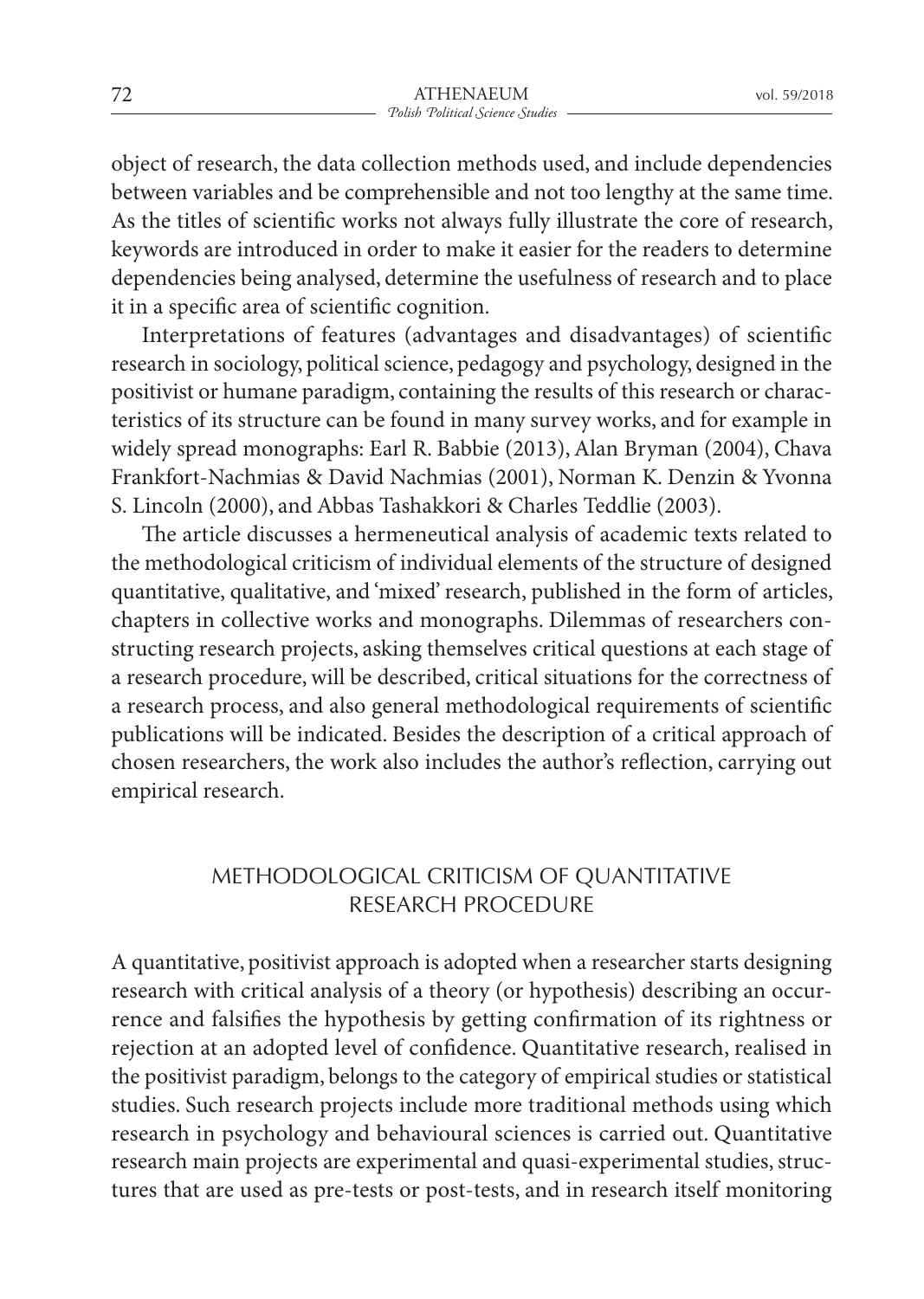variables, randomisation take place and significant and reliable measurements are carried out, whereas generalising the conclusions from a sample for the general population is its objective. Data in quantitative studies are encoded according to a priori operationalised and standardised definitions. Quantitative research projects and publications containing quantitative research results are easier for carrying out scientific methodological criticism on them compared to criticism of qualitative research, due to its matter-of-factness and a higher level of objectivity (cf. Vance et al., 2013, pp. 67–75).

Preparing to undertake research, and then to publish it, a researcher needs to pose themselves a number of critical questions to which they should find constructive answers. One can meet the elements of methodological scientific criticism discussed below in research projects prepared by individual researchers or scientific teams, and also in academic articles and monographs. The first element of scientific criticism is the question about a cognitive objective of research: Is this research necessary? What can it contribute to the scientific discipline and practice? Will it broaden the knowledge about an occurrence? If the answers will be negative, this means there is no need to carry out this research. The next questions should concern a research project itself, based on the source literature, e.g.: Is there a theory describing the occurrence being studied? If there is none, will a researcher manage to acquire data, and then to interpret them? Who will be subject to the research? What will be the structure of a planned research? (cf. Carter, 2006; Valente, 2003, pp. 130–142).

The next element of research criticism is related to critical analysis of the literature, concerning the object of research. Questions a researcher should ask themselves could be the following: Is a review/analysis of the literature sufficient to design reliable research? Is the literature being analysed up-to-date (published in the last five years)? Are primary or secondary sources used? Is a review of the literature edited well, does it have introduction and summary, was the latest model of an explored occurrence drafted? The researcher should also answer the following question: what has been written about the issue being studied so far?

A further stage of a critical look at research includes formulating research questions and hypotheses. This stage of scientific criticism is the most important because it is directly related to the objective of research. The most frequent, complementary questions are framed, such as: who, what, when, where, why, and how? The researcher should think whether or not the questions are framed clearly. Do they contain the objective of research in them? (cf. Boswell & Cannon, 2011, p. 294).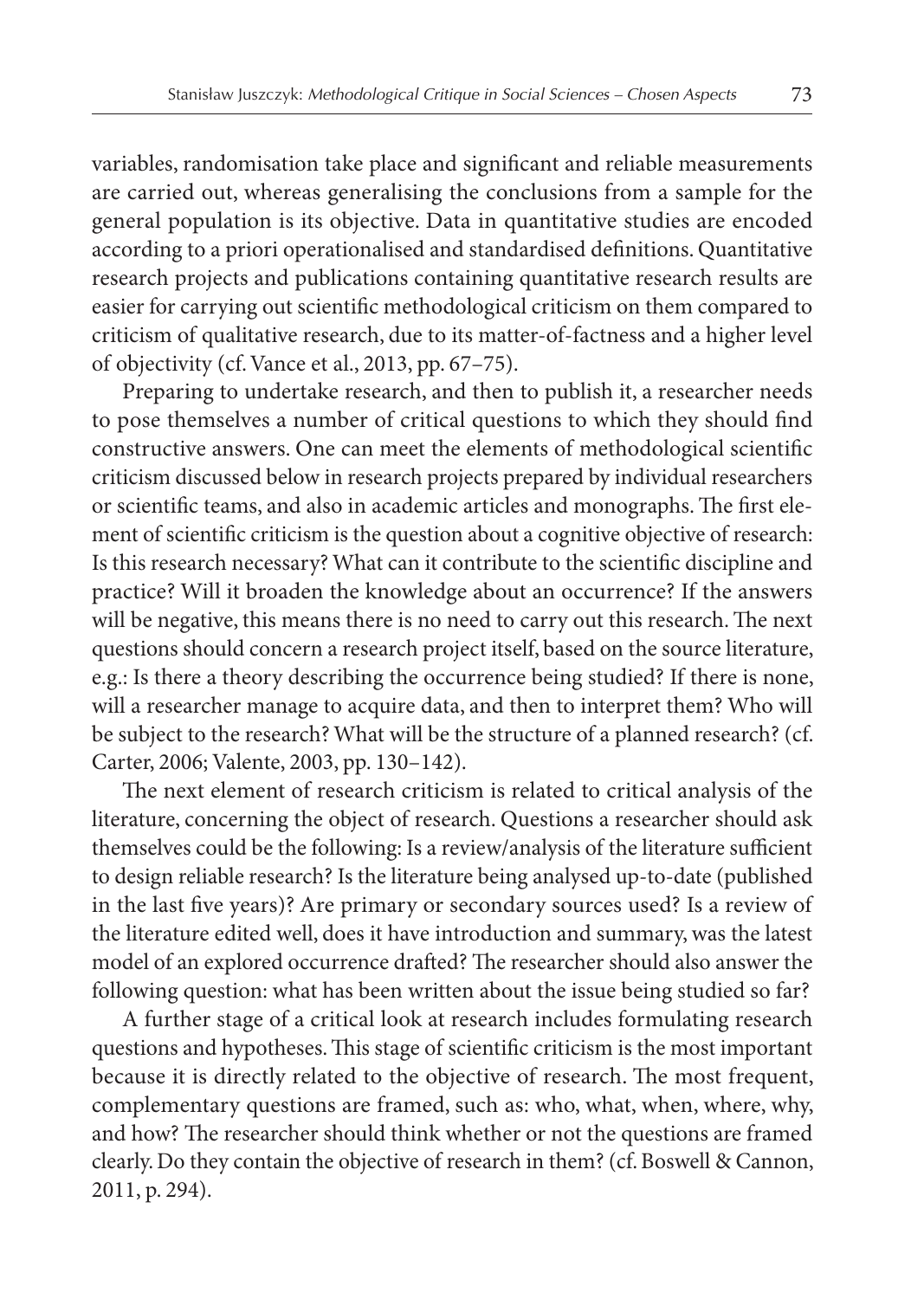Hypotheses should contain assumed relations between variables. Here, it should be mentioned that quantitative research should be designed so as to foresee using statistical methods for preparing the results of research and for falsifying hypotheses. A hypothesis may be defined "as an assumption, a simple statement about predicted relations between variables" (Polit & Beck, 2006, p. 501). Simply speaking, a hypothesis may predict, suggest, assume, explain or verify the quality, a property or a feature of people, things or of an environment. We often use the saying about 'hypothetical situations' in colloquial language. That is, a hypothesis proposes a solution to a research problem, is a hypothetical answer to a research question, and the researcher formulates a hypothesis at a certain level of likelihood. Before formulating hypotheses, the researcher should ask themselves the following questions: Did they describe all of the most important variables? Did they perform their operationalisation, i.e., indexation? (after all, we place variable indicators in research tools often constructed by a researcher) Are the hypotheses formulated clearly? Do the hypotheses illustrate the objective of research? (cf. Boswell & Cannon, 2011, p. 295)

Finally, we are reaching selection of research methods and techniques (data collection) that determines the way of framing research questions and their substantive content. The primary research problem determines the choice of the principal research method or technique, and detailed research questions may indicate the need to employ further research methods or techniques, which help researcher to collect data. Research methods and/or techniques may be quantitative or qualitative in nature, resulting in designing research that is mixed in nature, i.e., it can be quantitative-qualitative, or vice versa. The researcher should answer the following questions: Did they choose research methods/techniques well? Are the research tools related to them of standardised nature (i.e., were constructed by other researcher and were standardised in specific research into an occurrence; they have to be used without a researcher's interference; sometimes, however, a researcher is adapting some standardised tool to their needs, but they need to explain in detail and substantively their interference in the tool's structure and contents) or were they developed by the researcher themselves? How many times have the tools been used to collect data and how long did it take? Are the tools still up-to-date and reliable? What is a sequence in which the researcher should use these tools (i.e., what are the stages of research)? (cf. Burns & Grove, 2001).

The next step in a research procedure is selecting a sample subject to research. In connection with this, a researcher poses themselves the following questions: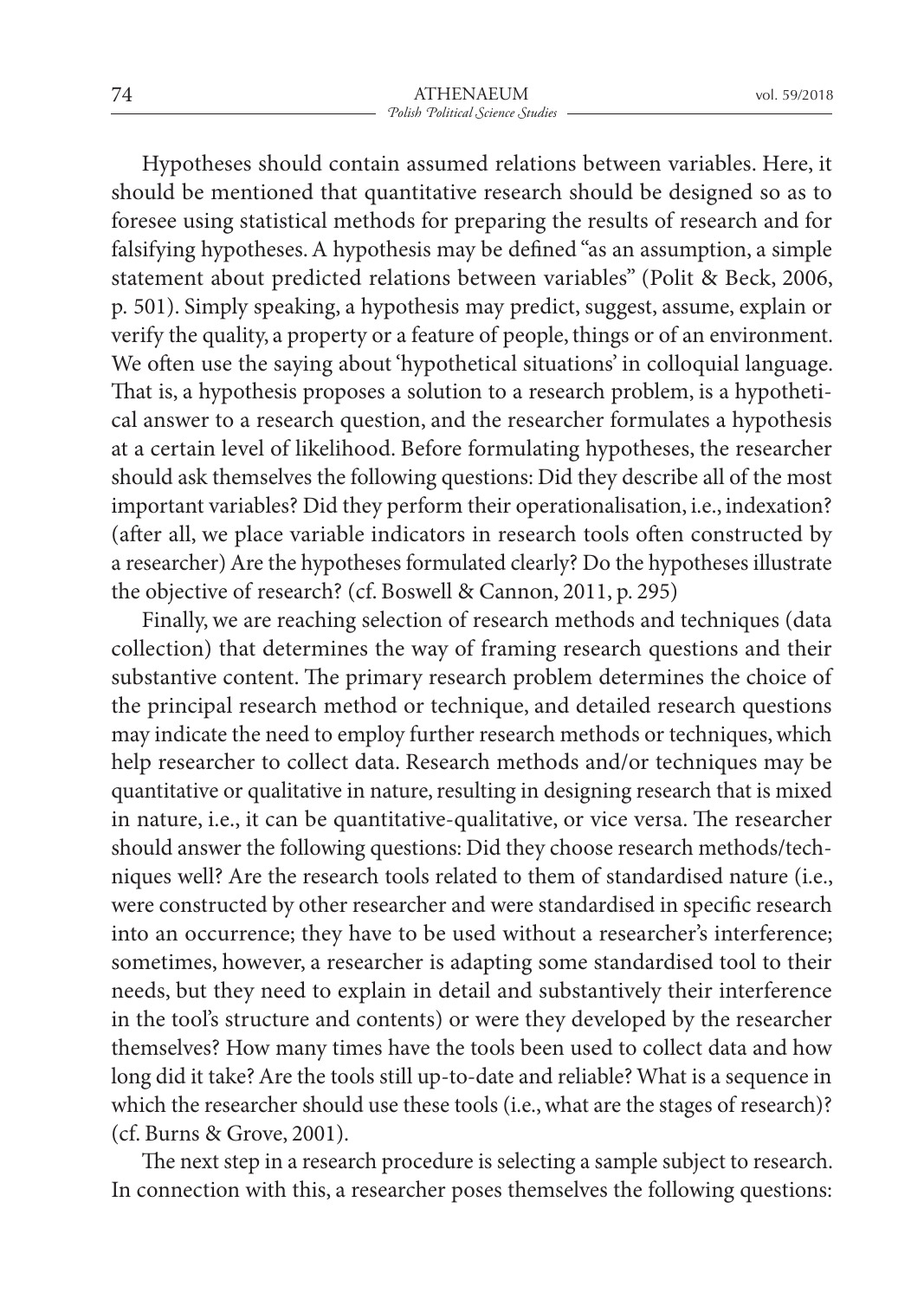What population is the objective of research? How should a survey sample be selected: at random or purposefully/intentionally? What units should be a part of the sample: adults, teenagers or children, women, men, etc.? How big should a sample be, and what is the size of a sample selected for research? Can a selected sample be acknowledged to be representative (i.e., such in which the distribution of a selected variable is similar to its distribution in the population) for the general population (the size of the population itself is important)? A researcher should describe in detail the process of random or intentional selection of a sample because selecting a sample is a critical stage in designing research. To empirical research, specific people functioning under specific conditions are subject, and a change of the specificity of these people and research conditions may distort an image of explored dependencies or make it less clear. For this reason, repeating research into an analysed dependency many times, using various samples and research methods enables to eliminate errors, distortions, and, for example, to eliminate a random error or an error coming from the size of a sample.

The next stage is collecting data with the use of various research tools, tabulating them and presenting them graphically and statistically, falsifying hypotheses, a qualitative discussion and drawing conclusions. A researcher asks themselves, for example, the following questions: What should be a sequence in which to collect data? What tools will be used? Should the next tools have been modified after analysing the data acquired earlier? What tools were used? Were they constructed properly and were reliable data acquired with the use of them? What statistical techniques were used in data analysis? Were the value of a statistical test and the size of an assumed error given? Were statistical conclusions drawn properly? What was the level of confidence at which analyses were carried out? Does a narrative, e.g., concerning political science, sociological or pedagogical, capture the research results properly? Is it coherent, does it include objective argumentation and does it refer to all the data acquired? (cf. Holder, 2003). In a number of publications, the statistical significance of a link between variables is considered a measure of successful replication of scientific research. However, e.g., Rosenthal (1991) proves that this is not the statistical significance that is an indicator of successful replication, but some effect indicator, such as Cohen's *d* statistics (a difference between the means divided by common standard deviation of both groups) or Pearson's *r* correlation coefficient.

At last, here comes a time of formulating answers to research questions. Criticism of this stage of research aims at answering the following questions: Were all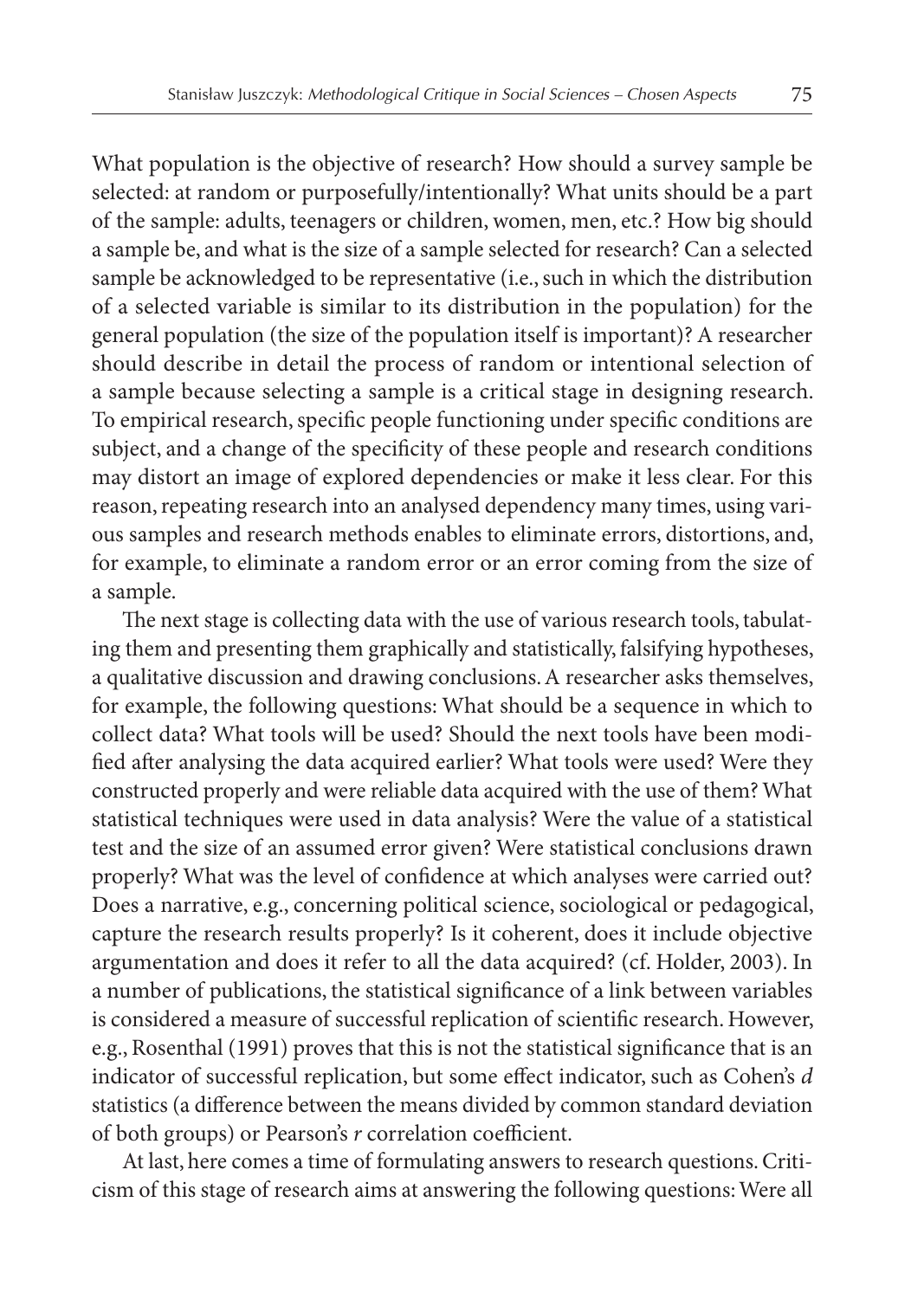the research questions answered? Were the answers complete and exhaustive? It has a close link with the correct structure of research tools, selection of a sample and a researcher's correct procedure in the field. Were limitations concerning interpreting the conclusions drawn from the research determined? Was generalising the conclusions from a representative sample for the general population successful? Do the conclusions drawn fall into the theories that were used to design research? Were unexpected results achieved and how can the results be interpreted? (cf. Daggett, Harbaugh, & Collum, 2005, pp. 255–258)

The last stage of scientific methodological criticism are recommendations concerning putting selected conclusions from the research into practice, determining the need to continue the research, indicating its further areas, or alternatively finding a new field of research, survey samples, research methods and techniques, seeking further correlations, dependencies, concerning specifying the course of an occurrence or process. In connection with the above, a researcher frames the following questions: Are the conclusions from the research that the researcher is proposing to put into practice relevant for recipients? What positive changes in the course of an occurrence can one expect owing to them? What contribution to a scientific discipline or sub-discipline did the research make? What is the next research that should be designed and carried out? (cf. Boswell & Cannon, 2011, p. 296)

Methodological scientific criticism is aimed at eliminating errors in the procedure of designing research, makes it easier to construct reliable research tools, carry out research properly, carry out right quantitative and qualitative analysis of the research results, and then to draw conclusions and formulate recommendations for putting them into practice. Criticism reveals both strengths and weaknesses of a research project, indicates specific activities for improving the quality of research, broadens the knowledge about an occurrence and demonstrates the need to explore the next aspects of an occurrence or process (Rodger, 1997).

## METHODOLOGICAL SCIENTIFIC CRITICISM OF QUALITATIVE OR MIXED RESEARCH

The term 'qualitative research' resembles an umbrella that is used to describe diverse qualitative research projects. "Qualitative researchers are interested in understanding how people interpret their experiences, how they construct their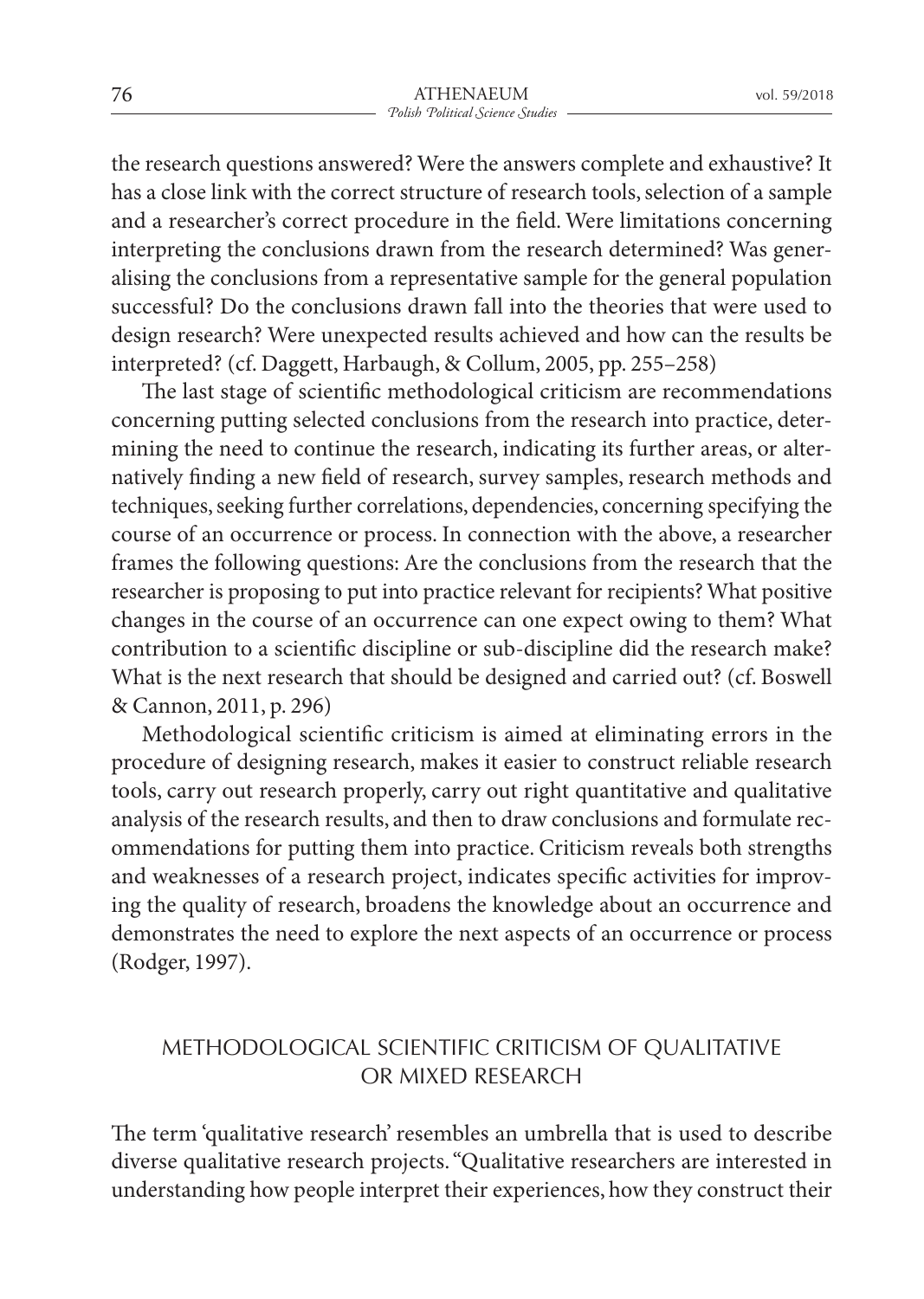worlds, and how their understanding contributes to going through the next experiences" (Merriam, 2009, p. 5). In qualitative research, a researcher pays attention to the context of an occurrence and social and cultural aspects of an environment being studied. Research questions are more open and wider, less precise and hypothetical. A wider spectrum of subjects, of different ethnic origin, race, language, social class, age, and also of a different social rank, is used as compared to a sample selected in quantitative research, which is more homogeneous.

Qualitative research projects in social sciences refer to anthropological traditions and sociology, and their philosophy emphasises the phenomenological basis for research, it is sought to describe 'the significance' of an occurrence for people or a culture being analysed. This, in turn, refers to the '*verstehen*' concept in the history of development of science. In a qualitative project, often one object, one case or an assemblage over a relatively long period is analysed. Referring to B. Glaser and A.I. Strauss' analyses (1967), qualitative data are often encoded *a posteriori* from an interpretation of these data. Qualitative research methods may be generalised under the name of ethnographic research, and within it we can differentiate case studies, field studies, grounded theory, analyses of official and personal documents, naturalistic inquiry, interviews and descriptive studies. Qualitative researchers analyse things in their natural environment, trying to construct their sense or interpret occurrences according to how people understand them (Merriam, 2009, p. 13).

Currently, all behavioural research is a construct containing a mixture of quantitative and qualitative research (cf. Creswell, 2003). Only quantitative or only qualitative research which, after all, we use in order to explore the objective reality, which reality is of complex nature, cannot be designed artificially. A dichotomous approach, artificially separating these two types of research (cf. Firestone, 1987), one applying 'logical' positivists' deductive research methods, and the other applying naturalists' (qualitative researchers) inductive methods, after the development of theories introduced, e.g., by Thomas Kuhn (1970), was converted into an interactive continuum approach, on the assumption that a dichotomous approach is not consistent with a coherent philosophy of science (is not its ontological construct) and on one more assumption that the notion of continuum is merely a construct that adjusts what we know in a scientific sense (Newman & Ridenour, 1998; Maxwell, 1996). In a mixed approach, we differentiate various combinations of research, e.g.: qualitative  $\rightarrow$  quantitative  $\rightarrow$  qualitative, etc. Between the two paradigms, there is certain interactive continuum of research methods. In quantitative research, we emphasise its significance and generalis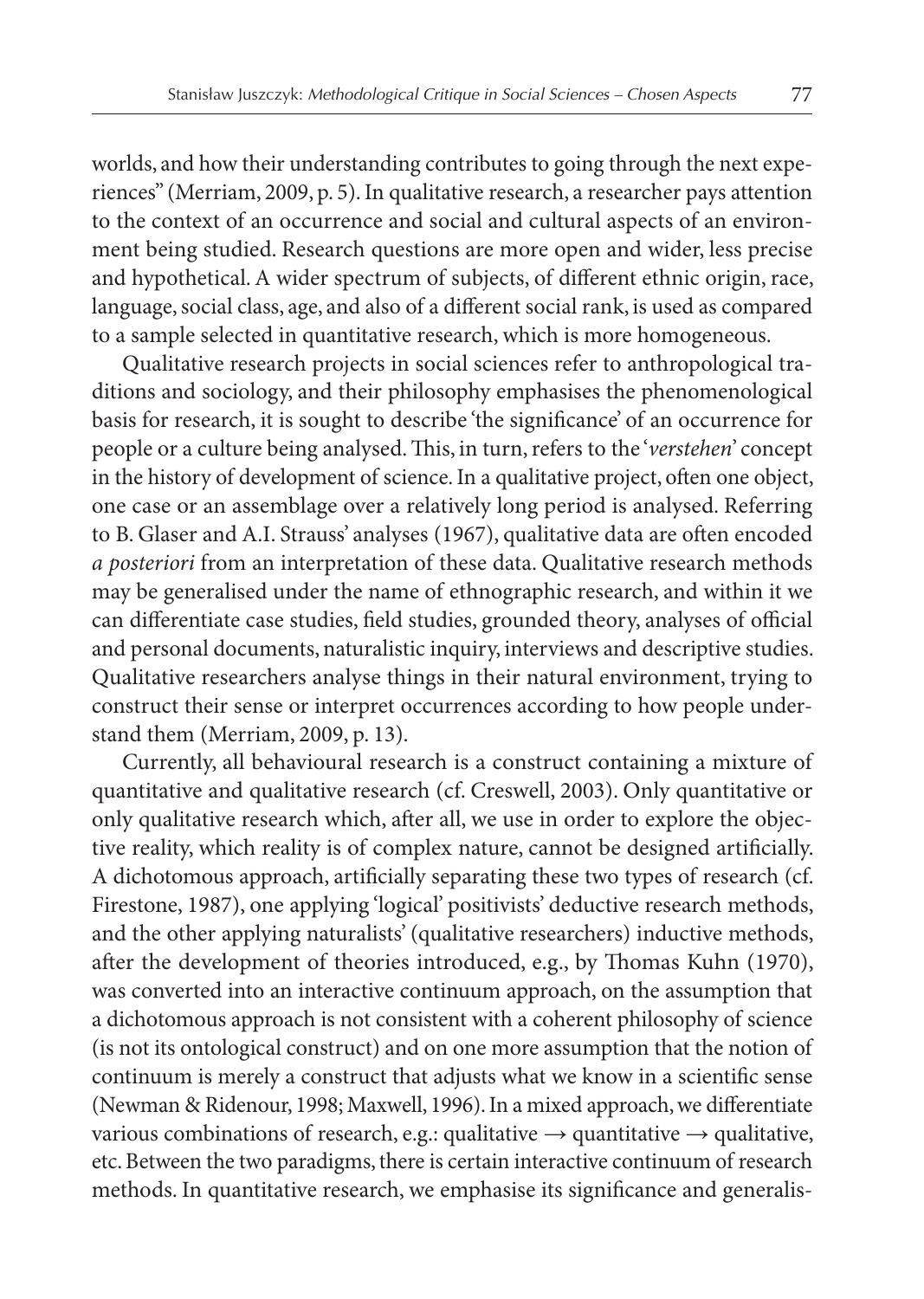ing it (Bryman, 2004), whereas in qualitative research we subject its credibility, dependence, reliability and verifiability to critical analysis in order to get a high level of accuracy of its results (Aveyard, 2010). Depending on whether research is quantitative-qualitative or vice versa, different approaches are adopted. The Critical Appraisal Skills Programme (CASP) (2010) led to developing the structure of assessing criticism tools that were validated in order to become certain that research can be appraised and assessed critically in a standardised manner.

Criticism of qualitative research is seeking answers to a bit slightly different questions than it was the case with quantitative research. This results from the absence of a stiff research structure, and a considerable degree of flexibility and the absence of certain elements in it, such as indication and operationalisation of variables or the formulation of hypotheses and their falsification. In particular situations, it can be even said of the absence of a research structure, which determines a researcher's peculiar action. They concentrate on an occurrence arousing their interest and try to identify all its aspects. Questions they ask themselves may be the following: Were the object and the objective of studies taken into account in research problems? Were the ethical requirements of research met? Was an environment in which research would be carried out recognised in full? What rational factors were predicted during the process of intentional selection of a sample? Are the data collection methods (e.g., interviews, document analysis, observations and open-ended questions in questionnaires) appropriate for the objectives of research and qualitative inquiry? Are individual steps in a systematic data analysis described clearly? Are research categories and subjects presented in a way that is clear to the reader? Does the researcher integrate their thinking processes with the area of research and the requirements of a magazine in which the research results are to be published? Were limitations of the carried out research, affecting the data collected and the description of an occurrence, identified?

It is happening more and more often that a research problem concerns a new area of research, in connection with this both the source literature and the existing theories may not be useful in constructing a research project. Then, a researcher is asking themselves more and more questions that are supposed to help them adopt a critical approach to the research project.

To a 'mixed' research project, questions may be framed that may apply to both quantitative and qualitative research, and then to a 'mixed' project in the following form: Is it rational to use 'mixed' methods in one research project? Does the discussion predict to integrate the two types of acquired data and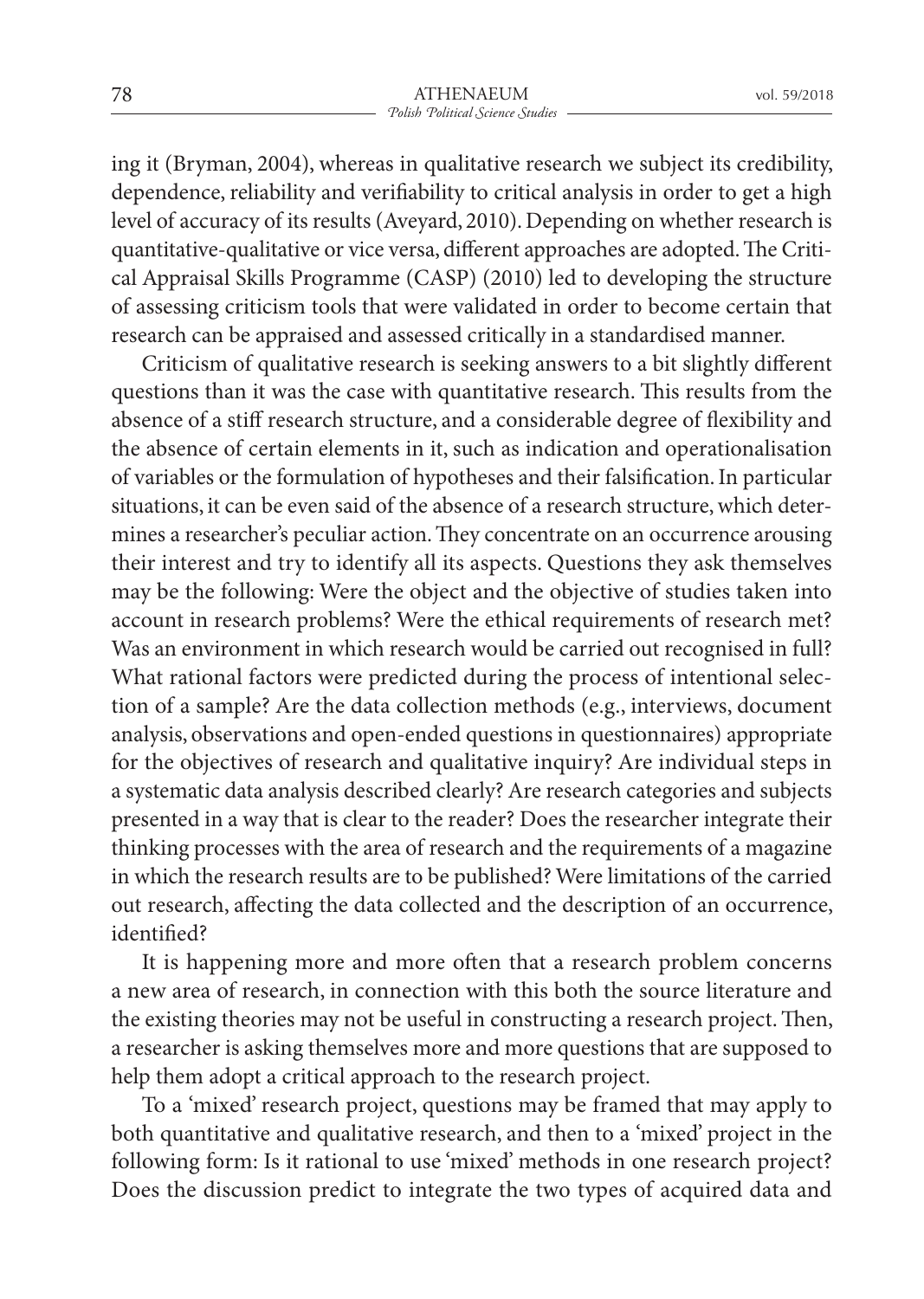demonstrate how they increase the cognitive value of the results achieved? Are chosen research methods and techniques complementary to each other? Will an image of an explored reality be coherent, complete and explained more fully? (cf. Palka, 2018).

Qualitative researchers use in their research different survey samples diversified not only in terms of age, sex or the level of education and the economic status, but the subjects' social rank is significant as well. Methods used in qualitative research have the potential for demonstrating dynamic aspects of an occurrence being studied: how information is transferred, for example, in the process of interaction and how it is used as measures or tools of social control of selected variables.

## **CONCLUSIONS**

The process of methodological scientific criticism leads to an intense verification of each stage of a research process. This is not of criticism nature, but rather of an impersonal and objective analysis of each part of a project, using a balanced and objective approach the purpose of which is to indicate the project's strengths and weaknesses in order to identify when an analysed stage of research becomes trustworthy and objective. In the situation when a researcher is thinking about the types of concepts of research and their theoretical basis in quantitative research or structures of grounded theory as a result of carrying out qualitative research, they are constructing alternative research structures, related to research questions being framed and seeking relations between them. Considering adopting different research methods, they modify research questions, paying attention to the field of research and the sample being studied. Criticism of a research process is necessary both during the process of designing research, and during the process of collecting data, verifying and interpreting them because different epistemological and methodological traps are awaiting a researcher (cf. Dudzikowa & Juszczyk, 2017). Without a critical approach, the likelihood of making an error in designing research or interpreting its results is increasing significantly and may even cause drawing wrong conclusions and result in willingness to put them into practice without reflection. Shaping a researcher's ability of assuming a critical approach, especially among junior research workers, in designing and analysing research results is a responsibility of experienced researchers, masters.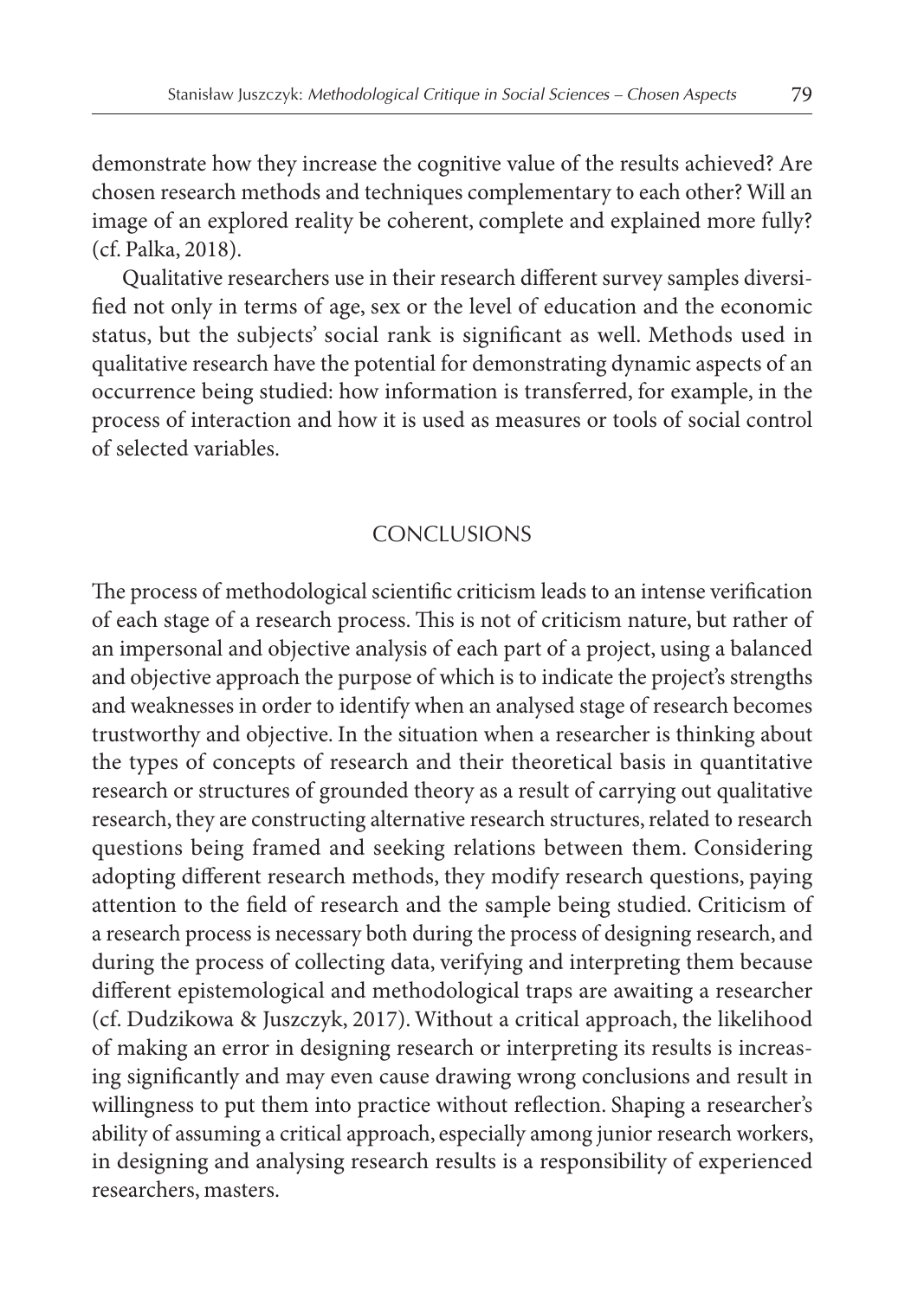References:

- Ajdukiewicz, K. (1983). *Zagadnienia i kierunki filozofii. Teoria poznania. Metafizyka*. Warszawa: Czytelnik.
- Aveyard, H. (2010). *Doing a Literature Review in Health and Social Care: A Practical Guide* (2nd ed.). Bershire, England: Open University Press.
- Babbie, E.R. (2013).*The Practice of Social Research* (13th ed.). Belmont, CA: Wadsworth Cengage Learning.
- Boswell, C., & Cannon, S. (2011). *Introduction to Nursing Research: Incorporating Evidence Based Practice* (2nd ed.). *Critique Process, chapter 13*. Sudbury, Massachusetts: Jones & Bartlett Learning.

Bryman, A. (2004). *Social Research Methods*. Oxford: Oxford University Press.

- Burns, N., & Grove, S.K. (2001). *The Practice of Nursing Research: Conduct, Critique, and Utilization* (4th ed.). Boston: Jones & Bartlett Publishers.
- Carter, K. (2006). *How to Critique Research*. Retrieved from: http://www.runet. edu/~kcarter/Course\_Info/nurs442/chapter12.htm.
- Creswell, J.W. (2003). *Research Design: Qualitative, Quantitative, and Mixed Methods Approaches* (2nd ed.). Thousand Oaks, CA: Sage Publications.
- Critical Appraisal Skills Programme (CASP) (2010). Retrieved from: www.casp-uk.net/.
- CyberNurse (2005). *Reading and Critiquing Research*. Retrieved from: http://www. cybernurse.org.uk/research/reading\_and\_Critiquing\_Research.htm.
- Daggett, L., Harbaugh, B.L., & Collum, L. (2005). A Worksheet for Critiquing Quantitative Nursing Research. *Nurse Educator, 30*(6), 255–258.
- Denzin, N.K., & Lincoln, Y.S. (eds.) (2000).*The SAGE Handbook of Qualitative Research*. Thousand Oaks: Sage.
- Doroszewski, W. (ed.) (2017). *Słownik języka polskiego* [hasło: krytyka]. Warszawa: WN PWN. Retrieved from: http://sjp.pwn.pl/szukaj/krytyka%20.html.
- Dudzikowa, M., & Juszczyk, S. (2017). *Pułapki epistemologiczne i metodologiczne w badaniach nad edukacją. Jak sobie z nimi radzić?* Katowice: Wydawnictwo Uniwersytetu Śląskiego.
- *American Heritage Dictionaries* (2005).
- Firestone, W.A. (1987). Meaning in Method: The Rhetoric of Quantitative and Qualitative Research. *Educational Researcher*, *16*(7), 16–21. DOI: 10.3102/0013189X016007016.
- Frankfort-Nachmias, Ch., & Nachmias, D. (2001). *Research Methods in the Social Sciences*. London: Arnold.
- Glaser, B., & Strauss, A.I. (1967). *The Discovery of Grounded Theory: Strategies for Qualitative Research*. New York: Adeline.
- Holder, B. (2003).*The Research Critique*. Retrieved from: http://virtual.clemenson.edu/ group/odce/summer1\_03/nursT807/pdf.
- Juszczyk, S. (2011). The Scientific Development of the Researcher in the Process of Shaping His Scientific Identity. *The New Educational Review, 26*(4), 17–29.
- Kuhn, T. (1970).*The Structure of Scientific Revolutions*. Chicago: University of Chicago Press.